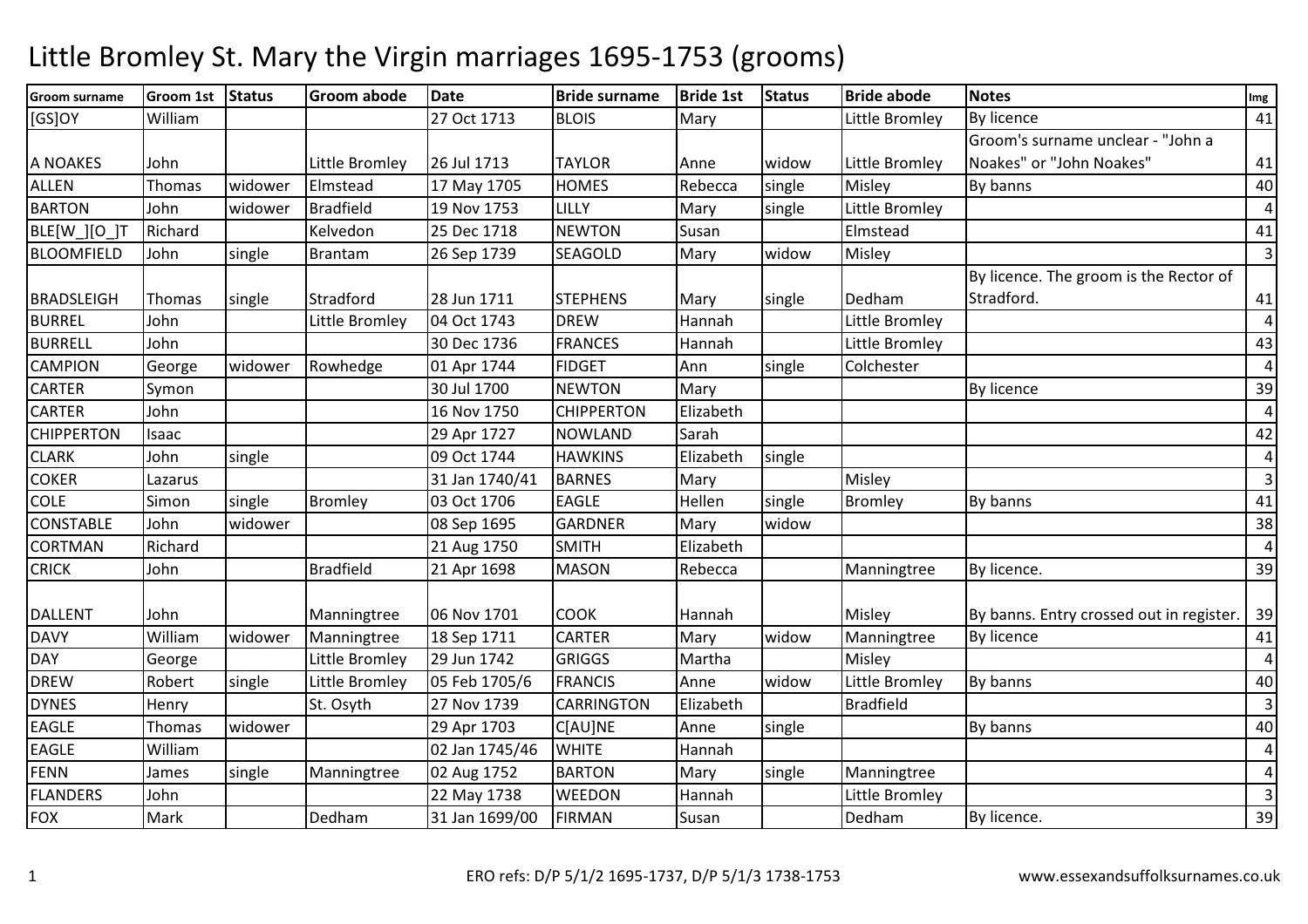| <b>Groom surname</b> | <b>Groom 1st</b> | <b>Status</b> | <b>Groom abode</b>   | <b>Date</b>         | <b>Bride surname</b> | <b>Bride 1st</b> | <b>Status</b> | <b>Bride abode</b> | <b>Notes</b>                                                                                                         | Img                     |
|----------------------|------------------|---------------|----------------------|---------------------|----------------------|------------------|---------------|--------------------|----------------------------------------------------------------------------------------------------------------------|-------------------------|
| <b>FRANCIS</b>       | John             |               |                      | 23 Apr 1699         | <b>HOWSIGO</b>       | Anne             |               |                    | By banns                                                                                                             | 39                      |
| <b>GANT</b>          | Robert           | single        |                      | 30 Oct 1752         | <b>CARTER</b>        | Sarah            | single        |                    |                                                                                                                      | $\overline{4}$          |
| <b>GARDINER</b>      | James            | single        | Misley               | 18 Apr 1737         | <b>BOWEN</b>         | Ann              | widow         | Misley             |                                                                                                                      | 43                      |
|                      |                  |               |                      |                     |                      |                  |               |                    | Banns only, not a marriage. Appears on<br>loose piece of paper in register<br>covering 1685-1738. "Please to publish |                         |
|                      |                  |               |                      |                     |                      |                  |               |                    | ye Bands of Marage between James                                                                                     |                         |
|                      |                  |               |                      |                     |                      |                  |               |                    | Garrid singel man and Sarah Flurry                                                                                   |                         |
| <b>GARRID</b>        | James            | single        |                      | * * *               | FLURRY               | Sarah            | single        |                    | singel woman both of this Parrish."                                                                                  | 13                      |
| <b>GARROD</b>        | Richard          |               |                      | 27 Oct 1737         | <b>EAGLE</b>         | Ann              |               | Little Bromley     |                                                                                                                      | 43                      |
| <b>GILDER</b>        | John             |               | Welney               | 17 Dec 1738         | <b>BETTS</b>         | Mary             |               | Little Bromley     |                                                                                                                      | $\overline{3}$          |
| <b>GLADDEN</b>       | John             |               |                      | 21 Feb 1733/34      | <b>DUNNINGHAM</b>    | Margarett        |               |                    |                                                                                                                      | 43                      |
| <b>GOSLING</b>       | Benjamin         | widower       |                      | 15 Jan 1695/96      | <b>MIXER</b>         | Mary             | single        |                    |                                                                                                                      | 38                      |
| <b>GROVE</b>         | Robert           |               |                      | 04 Jan 1735/36      | <b>MAIER</b>         | Mary             |               |                    |                                                                                                                      | 43                      |
| <b>HAMONT</b>        | William          | single        | <b>Bradfield</b>     | 17 Oct 1749         | <b>KEBEL</b>         | Mary             | single        | Little Bromley     |                                                                                                                      | $\overline{4}$          |
| <b>HARVEY</b>        | John             |               |                      | 23 Nov 1732         | <b>MULLEY</b>        | Sarah            |               |                    | Mr. John Harvey & Mrs. Sarah Mulley                                                                                  | 43                      |
| <b>HATCH</b>         | John             |               | Ardleigh             | 18 Feb 1740/41      | <b>BRIDGES</b>       | Sarah            |               | Little Bromley     |                                                                                                                      | $\overline{\mathbf{3}}$ |
| <b>HATENS</b>        | Richard          |               | Dovercourt           | 08 Aug 1725         | <b>NOBLE</b>         | Ann              |               | Little Bromley     |                                                                                                                      | 42                      |
| <b>HAWKINS</b>       | John             | single        | <b>Great Bromley</b> | 27 Oct 1706         | <b>WADE</b>          | Elizabeth        | single        | Little Bromley     | By banns                                                                                                             | 41                      |
| <b>HAWORD</b>        | Thomas           | single        |                      | 17 Sep 1695         | <b>BRADBROOK</b>     | Ede              | single        |                    |                                                                                                                      | 38                      |
| <b>HICKERINGILL</b>  | Thomas           |               | Wickes               | 03 Mar 1740/41 DREW |                      | Deborah          |               | Melford            | Mr. Thomas Hickeringill & Mrs.<br>Deborah Drew                                                                       | 3                       |
| <b>HUNT</b>          | Joseph           |               | Belstead             | 18 Nov 1718         | <b>WYATT</b>         | Mary             |               | Little Bromley     |                                                                                                                      | 41                      |
| <b>HURRION</b>       | Samuel           |               |                      | 12 Jun 1733         | <b>BLOMFIELD</b>     | Deborah          |               | Colchester         |                                                                                                                      | 43                      |
| <b>JACOBS</b>        | Samuel           |               |                      | 28 May 1751         | <b>EADES</b>         | Elizabeth        |               |                    |                                                                                                                      | $\overline{4}$          |
| <b>JENNINGS</b>      | John             | single        |                      | 13 Oct 1752         | <b>HILLS</b>         | Mary             | single        |                    |                                                                                                                      | $\overline{4}$          |
| <b>KENDALL</b>       | William          |               | Elmstead             | 26 Mar 1719         | <b>SKINGE</b>        | Ann              |               | Ardleigh           |                                                                                                                      | 42                      |
| KENNEGAL             | Benj.            |               |                      | 11 Dec 1739         | <b>COLE</b>          | Elizabeth        |               |                    |                                                                                                                      | $\overline{\mathbf{3}}$ |
| <b>KID</b>           | Andrew           | single        | Ardley               | 31 Dec 1710         | WI[MN]S              | Mary             | single        | Ardley             | By banns                                                                                                             | 41                      |
| <b>KNIGHT</b>        | Richard          | single        | Little Bromley       | 08 Oct 1744         | <b>ABBOT</b>         | Sarah            | single        | Little Bromley     |                                                                                                                      | $\overline{\mathbf{4}}$ |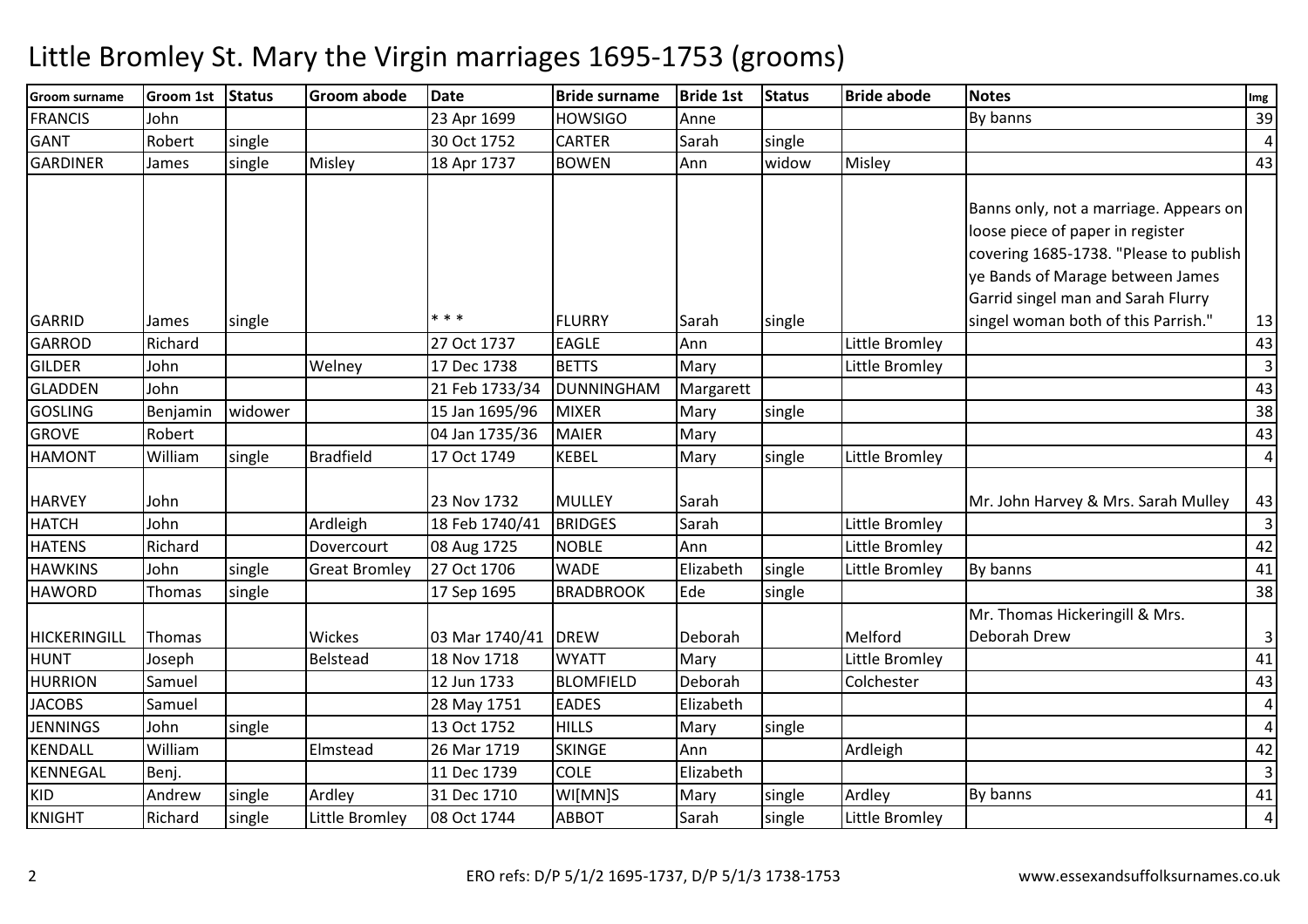| <b>Groom surname</b> | <b>Groom 1st</b> | <b>Status</b> | <b>Groom abode</b>   | <b>Date</b>    | <b>Bride surname</b> | <b>Bride 1st</b> | <b>Status</b> | <b>Bride abode</b>    | <b>Notes</b>                             | Img            |
|----------------------|------------------|---------------|----------------------|----------------|----------------------|------------------|---------------|-----------------------|------------------------------------------|----------------|
| LAMB                 | Thomas           |               | Wivenhoe             | 22 Jan 1718/19 | <b>CARTER</b>        | Elizabeth        |               | <b>Bromley parva</b>  |                                          | 42             |
| LEEVER               | Bishop           | single        |                      | 25 Dec 1744    | <b>PARKER</b>        | Susan            | single        |                       |                                          | $\overline{4}$ |
| <b>LIMMER</b>        | Daniel           | widower       | Misley               | 08 Sep 1706    | LANSDEL              | Anne             | widow         | Manningtree           | By banns                                 | 41             |
|                      |                  |               |                      |                |                      |                  |               | St. Ann's             |                                          |                |
| <b>MACHEN</b>        | William          |               |                      | 06 Jun 1720    | <b>DEAN</b>          | Sarah            |               | Westminster           | <b>By licence</b>                        | 42             |
| <b>MANNING</b>       | William          |               | Misley               | 31 May 1696    | <b>EASTHOOD</b>      | Sarah            |               | Misley                |                                          | 38             |
| <b>MANNING</b>       | William          | single        | Little Bromley       | 12 Mar 1748/49 | <b>WHALE</b>         | Catharine        |               | <b>Little Bromley</b> |                                          | $\overline{4}$ |
| <b>MARCHANT</b>      | Richard          |               | Misley               | 03 Dec 1702    | <b>CHILDES</b>       | Mercy            |               | Misley                | By banns                                 | 40             |
| <b>MAYER</b>         | James            | single        | <b>Great Bromley</b> | 07 Mar 1708/9  | <b>WINTER</b>        | Rose             | widow         | Little Bromley        |                                          | 41             |
| <b>MAYER</b>         | James            | widower       | Little Bromley       | 27 Apr 1749    | <b>SANDCRAFT</b>     | Mary             | single        | Little Bromley        |                                          | $\overline{4}$ |
|                      |                  |               |                      |                |                      |                  |               |                       | Mr. Robt. Middleton & Mrs. Ann           |                |
| <b>MIDDLETON</b>     | Robt.            |               |                      | 28 Nov 1721    | LAYMAN               | Ann              |               |                       | Layman                                   | 42             |
| <b>MORE</b>          | John             |               | Little Bentley       | 22 Nov 1739    | <b>NUNN</b>          | Rachel           |               | Misley                |                                          | $\overline{3}$ |
| <b>MULLEY</b>        | John             |               |                      | 29 Oct 1700    | <b>MIMES</b>         | Mary             |               |                       | <b>By licence</b>                        | 39             |
| <b>NEWTON</b>        | Robert           | widower       | Dovercourt           | 06 Oct 1739    | <b>PARKER</b>        | Mary             |               | Dovercourt            |                                          | $\overline{3}$ |
| <b>NICE</b>          | Richard          |               | Ardleigh             | 29 Nov 1739    | <b>COVEL</b>         | Lydia            |               | Little Bromley        |                                          | $\overline{3}$ |
|                      |                  |               |                      |                |                      |                  |               |                       | Groom's surname unclear - "John a        |                |
| <b>NOAKES</b>        | John             |               | Little Bromley       | 26 Jul 1713    | <b>TAYLOR</b>        | Anne             | widow         | Little Bromley        | Noakes" or "John Noakes"                 | 41             |
| <b>NOBLE</b>         | William          |               |                      | 25 Jan 1698/99 | <b>SHEAPERD</b>      | Anne             |               |                       | By banns.                                | 39             |
| <b>NORMAN</b>        | James            |               |                      | 06 Nov 1698    | <b>WATSON</b>        | Anne             |               | Manningtree           | By banns                                 | 39             |
|                      |                  |               |                      |                |                      |                  |               |                       |                                          |                |
| <b>NORMAN</b>        | James            | widower       | Manningtree          | 29 Oct 1701    | <b>HILLS</b>         | Dorothy          |               | Manningtree           | By banns. Entry crossed out in register. | 39             |
| <b>NORMAN</b>        | Abraham          | widower       | Misley               | 03 May 1753    | <b>RUDKIN</b>        | Susan            | single        | Dedham                |                                          | $\overline{4}$ |
| <b>OLLETT</b>        | Samuel           | single        | Manningtree          | 24 Apr 1752    | <b>BLOOMFIELD</b>    | Sarah            | single        | Little Bromley        |                                          | $\pmb{4}$      |
| <b>OSBORNE</b>       | Thomas           |               | Little Bromley       | 16 Oct 1718    | <b>BENTLEY</b>       | Deborah          |               | Little Bromley        |                                          | 41             |
| PEGG                 | William          |               |                      | 04 Aug 1700    | <b>KEMBALL</b>       | Mary             |               |                       | By banns                                 | 39             |
| <b>PEGGS</b>         | Thomas           |               |                      | 07 Dec 1732    | <b>SCURRELL</b>      | Ellen            |               |                       |                                          | 43             |
| <b>PISSEY</b>        | William          | single        | Little Bromley       | 06 Dec 1753    | <b>CHIPPERTON</b>    | Mary             | single        | Little Bromley        |                                          | $\pmb{4}$      |
| <b>POLLY</b>         | Samuel           |               |                      | 16 Oct 1750    | <b>ELNOT</b>         | Sarah            |               |                       |                                          | $\overline{4}$ |
| <b>PORTER</b>        | William          |               |                      | 03 Apr 1733    | <b>FINCH</b>         | Sarah            |               |                       |                                          | 43             |
| <b>POTTER</b>        | Samuel           |               |                      | 04 Mar 1744/45 | <b>SIMPSON</b>       | Hannah           |               |                       |                                          | $\overline{4}$ |
| <b>RAMPLIN</b>       | William          | widower       | <b>Buxhall</b>       | 02 Nov 1736    | <b>SCOT</b>          | Ann              | widow         | <b>Little Bromley</b> |                                          | 43             |